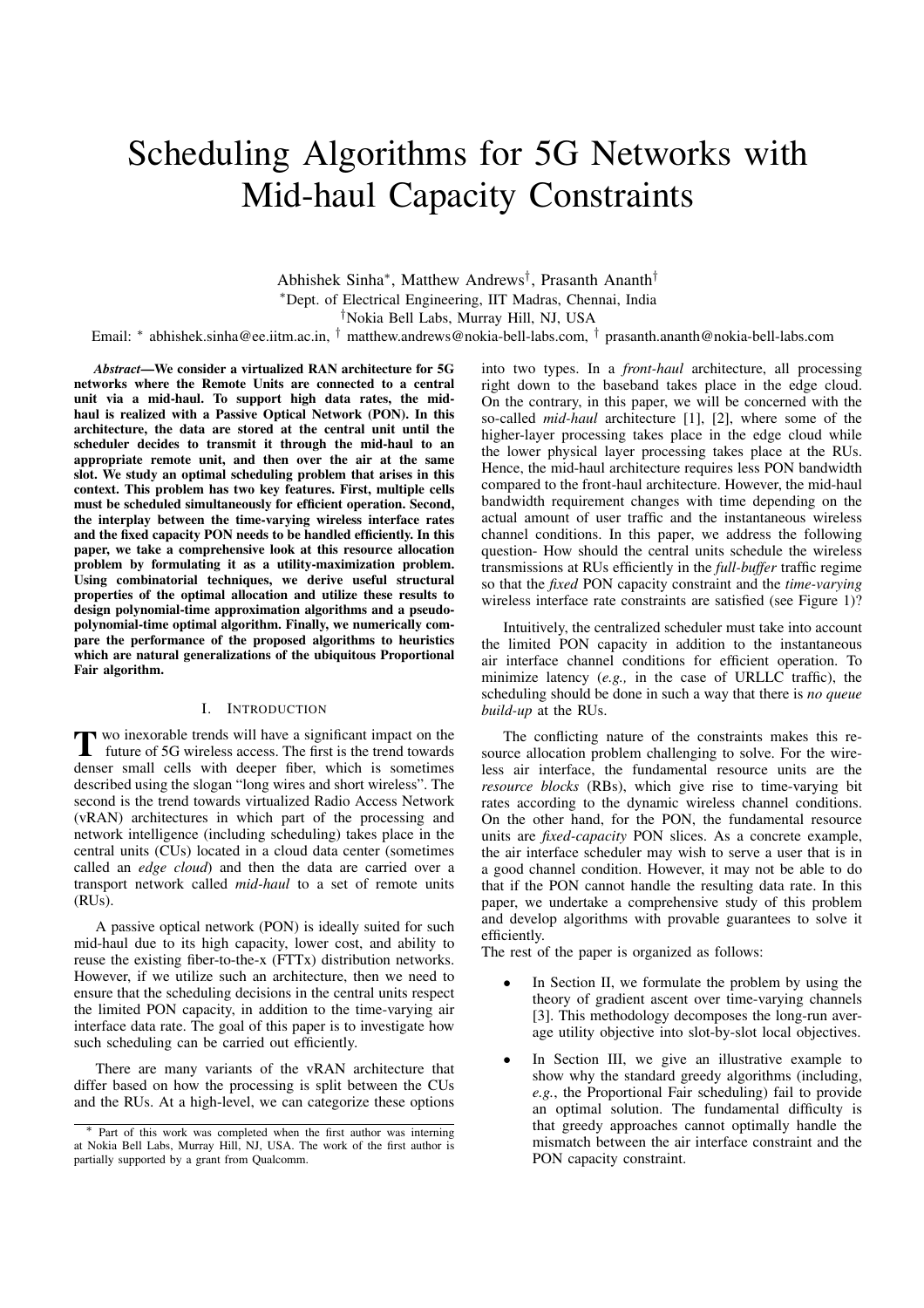

Fig. 1: Schematic of a split-processing vRAN architecture

- In Section IV, we present an efficient algorithm that gives the optimal wireless rate allocations for a fixed RB assignment to the user. This algorithm is used in our later developments.
- In Section V, we present two algorithms for the special case when only the overall PON capacity constraint is binding. In particular, we present a polynomial-time 2 approximation algorithm based on LP-rounding. This algorithm exploits the special structure of the basic feasible solutions of the associated LP. We also provide an optimal Dynamic Programming (DP) algorithm that runs in pseudo-polynomial time.
- In Section VI, we present a greedy 2-approximation matroid-based algorithm for the general case, where the individual RU-specific capacity constraints, as well as the overall PON capacity constraint are active.
- In Section VII, we present two natural heuristics which are inspired from the ubiquitous Proportional Fair algorithm.
- In Section VIII, we evaluate the proposed algorithms via numerical simulation and examine how they compare to the heuristics.
- *•* Finally, Section IX concludes the paper after a brief discussion on related works.

# II. PROBLEM FORMULATION

*System Model:* We consider a split-processing vRAN architecture as shown in Figure 1. There are *m* Remote Units (RUs) that transmit data over the air to the wireless end users connected to it. A Passive Optical Network (PON) connects a Central Unit (CU) to the Remote Units (RUs). At each time slot, each RU can transmit data on  $\kappa$  Resource Blocks (RBs), each of which corresponds to a set of contiguous OFDM carriers. At every RU, each RB can be assigned to at most one user at a slot. We assume that inter-RU interference is negligible, which is a reasonable assumption given the advent of the CoMP technology [4].

*Traffic Model:* For simplicity, we focus on the downlink traffic only. We assume that the users are infinitely backlogged, i.e., the users' respective data buffers in the CU are always full. In order to keep the latency small, data is *not buffered* in the Remote Units. Hence, all scheduled data from the CU must be delivered to the users through the PON and the wireless interface at the RUs at the *same* slot. All scheduling decisions are assumed to be made by the CU.

*Decision Variables and Constraints:* We use the symbol *i* to index the RUs, the pair  $(i, j)$  to index the  $j<sup>th</sup>$  user associated with the  $i^{\text{th}}$  RU (denoted by  $\overline{RU}_i$ ), and  $k$  to index the RBs. Let *C* be the total capacity of the PON mid-haul, and let  $C_i$  be the capacity of the optical fibers connecting  $RU<sub>i</sub>$  to the PON (see Fig. 1). Let  $\gamma_{ijk}(t)$  denote the instantaneous air-interface rate for the user  $(i, j)$  on the RB *k* at slot *t*. Let  $x_{ijk}(t) \in \{1, 0\}$ be a binary *decision variable* representing whether or not the RB *k* at RU<sub>i</sub> is assigned to the user  $(i, j)$  at slot *t*. Let  $y_{ijk}(t)$ be a non-negative *decision variable* denoting the rate allocated to the user  $(i, j)$  on the RB  $k$  at slot  $t$ .

The limited PON capacity and air-interface rates enforce the following constraints on the instantaneous decision variables  $x(t)$ ,  $y(t)$ :

$$
y_{ijk}(t) \leq \gamma_{ijk}(t)x_{ijk}(t), \quad \forall i, j, k,
$$
 (1)

$$
\sum_{j} x_{ijk}(t) \leq 1, \quad \forall i, k,
$$
 (2)

$$
\sum_{jk} y_{ijk}(t) \leq C_i, \quad \forall i,
$$
\n(3)

$$
\sum_{ijk} y_{ijk}(t) \leq C, \tag{4}
$$

$$
x_{ijk}(t) \in \{0,1\}, y_{ijk} \ge 0, \forall i, j, k.
$$
 (5)

*Discussions on the constraints* (1)*-*(5)*:* The inequality (1) reflects the fact that the allocated rate  $y_{ijk}(t)$  can be nonzero only if the RB  $k$  is assigned to the user  $(i, j)$  at time  $t$ . Moreover, due to time-varying nature of the air-interface rate, the allocated data rate at slot *t* can be at most  $\gamma_{ijk}(t)$  for that assignment. Inequality (2) states that at most one user may be assigned to any RB  $k$  on RU<sub>i</sub>. Inequalities (3) and (4) denote the mid-haul capacity constraints. The constraint (5) simply denotes the fact that the variables  $x_{i,j,k}(t)$  are binary and the allocated rates are non-negative.

*Special Case:* In general, the capacity of optical fibers decrease sharply with their length [5]. Since the distance between the PON remote end-point and any RU is much shorter than the size of the PON itself, it is often the case that  $C_i$  >>  $C, \forall i$ . To exploit this fact in designing algorithms, we pay particular attention to the important special case where the RU specific constraints (3) are relaxed (effectively by setting  $C_i = \infty$ ,  $\forall i$ , and the system is limited by the overall PON capacity constraint (4) only (see Section V).

*Objective:* In this paper, we formulate the resource allocation problem as a utility maximization problem. Let  $\bar{r}_{ij}$  be the long-term average data rate for the user (*i, j*), i.e.,

$$
\bar{r}_{ij} = \liminf_{T \to \infty} \frac{1}{T} \sum_{t=1}^{T} \sum_{k} y_{ijk}(t).
$$

Let  $U(\cdot)$  be a strictly concave smooth utility function. Our objective is to find a scheduling policy that maximizes the sum-utility of all users defined as follows:

$$
U(\bar{r}) = \sum_{ij} U(\bar{r}_{ij}).
$$
\n(6)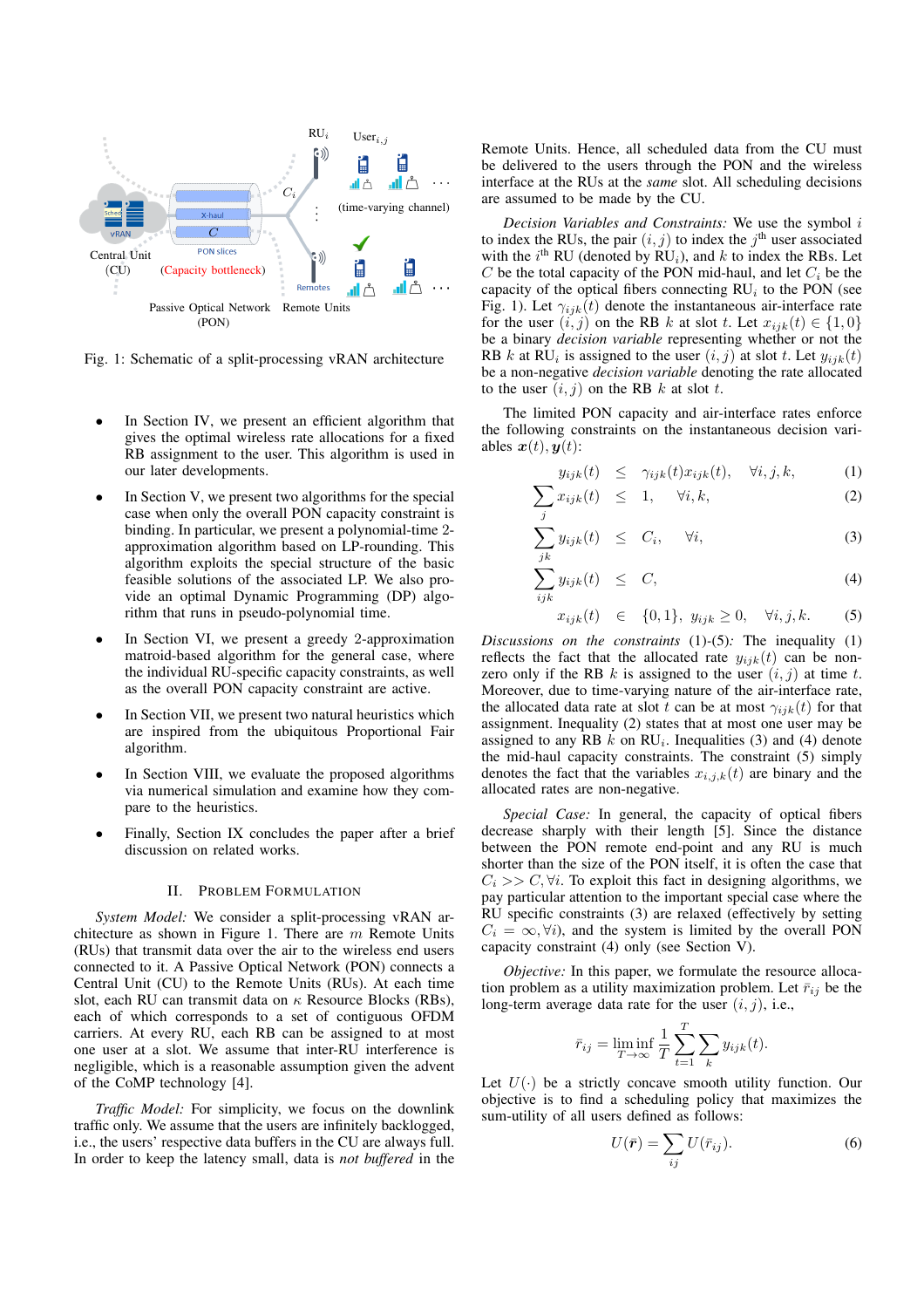Following the development in [3], for each user  $(i, j)$ , we first define an exponentially smoothed long-term service rate  $R_{ij}(t)$ , which evolves as follows:

$$
R_{ij}(t+1) = (1 - \beta)R_{ij}(t) + \beta \sum_{k} y_{ijk}(t), \quad R_{ij}(1) = 0, \tag{7}
$$

where  $\beta > 0$  is a small positive constant. From [3], it follows that the long-term objective (6) is maximized by finding the instantaneous decision variables  $x(t)$ ,  $y(t)$  at each slot *t* that solves the following problem, referred to as SINGLE SHOT:

$$
\max_{\boldsymbol{x}(t),\boldsymbol{y}(t)} \sum_{ij} U'(R_{ij}(t)) \sum_{k} y_{ijk}(t), \tag{8}
$$

subject to the constraints (1)-(5). We therefore focus on the SINGLE-SHOT problem for the slot *t* for the remainder of the paper.

For the common case of logarithmic utility, in which  $U(x) = \log x$ , the above per-slot problem (8) becomes:

$$
\max_{\boldsymbol{x}(t),\boldsymbol{y}(t)} \sum_{ij} \frac{\sum_{k} y_{ijk}(t)}{R_{ij}(t)},
$$
\n(9)

subject to the constraints  $(1)-(5)$ . For concreteness, we will use the objective (9) throughout the paper, but all our results apply to any strictly concave smooth utility function  $U(\cdot)$ .

It should be noted that in the case of inelastic traffic, where the objective is to ensure network stability while achieving throughput-optimality, a standard algorithm is MAX-WEIGHT [6]. In the MAX-WEIGHT algorithm, one is required to solve an identical problem to SINGLE SHOT at every slot, where the factor  $R_{ij}(t)^{-1}$  in the objective (9) is replaced with the corresponding queue-length. Hence, the algorithmic techniques that we develop for SINGLE SHOT directly apply to the case of MAX-WEIGHT algorithm for inelastic traffic.

Since, we solve the SINGLE SHOT problem at every slot *t*, to avoid notational clutter, we will be dropping the time-argument *t* from all variables henceforth.

# III. SUB-OPTIMALITY OF THE PROPORTIONAL FAIR **SCHEDULER**

For solving the SINGLE SHOT problem (9), the well-known Proportional Fair scheduler (PF) assigns the RB *k* at RU*<sup>i</sup>* to the user  $(i, j)$  that maximizes the index  $\gamma_{ijk}/R_{ij}$  [7]. It does so without taking into account the capacity constraints (3)-(4) for the PON. We prove that the PF algorithm is not optimal due to the presence of the capacity constraints.

*Lemma 1 (Sub-Optimality of PF):* The Proportional Fair (PF) scheduler is not optimal for the SINGLE SHOT problem (9), in general.

*Proof:* Our counter-example has one RU with two users and four RBs. Let  $C = 7$ . Note that, we don't need to specify the separate *C<sup>i</sup>* values since we have only one RU. Let the aggregate rates for the two users at slot *t* be,

$$
R_{00} = 1 \quad R_{01} = 2.
$$

Let the instantaneous channel rates be,

$$
\gamma_{00k} = 1 \quad \gamma_{01k} = 4 \quad \forall k.
$$

Since  $\gamma_{01k}/R_{01} = 2 > 1 = \gamma_{00k}/R_{00}$ , PF will pick user 1 for every RB, i.e.  $x_{01k} = 1$  and  $x_{00k} = 0$  for all *k*. Given the PON capacity constraint, we choose the *y* values such that  $\sum_{k} y_{01k} = 7$  and  $\sum_{k} y_{00k} = 0$ . Hence, the total objective value for SINGLE SHOT is 7*/*2.

A better solution would put user 0 on 3 RBs and user 1 on a single RB. In this case we have  $x_{00k} = 1$  and  $y_{00k} = 1$ for  $k < 3$  and  $x_{013} = 1$  and  $y_{013} = 4$ . The total objective for this solution is  $\frac{3}{1} + \frac{4}{2} = 5$ .

# IV. STRUCTURAL RESULTS

In some sense, the difficulty of maximizing (9) stems from the fact that the optimal solution may split the total RB allocation between the users with high values of  $1/R_{ij}$  and the users with high values of  $\gamma_{ijk}/R_{ij}$ . Recall from Lemma 1 that, if the PF algorithm violates the capacity constraints, then it might lead to a suboptimal allocation. We now state an intuitively obvious result that if this violation does not happen then, PF is, in fact, optimal.

*Lemma 2:* Suppose that with the PF allocation, we can set  $y_{ijk} = \gamma_{ijk} x_{ijk}, \forall i, j, k$ , without violating the capacity constraints (3)-(4). Then PF achieves optimality.

*Proof:* Follows from the observation that the maximum objective value that we can obtain from RB  $k$  at RU<sub>i</sub> is  $\max_i \gamma_{ijk}/R_i$ . If the PF Algorithm achieves this value without violating the capacity constraints, then it is optimal.

In order to proceed further, Lemma 3 presents a simple and efficient strategy that allows us to determine the optimal allocation *y*opt for any given feasible assignment *x*. As a consequence of Lemma 3, the problem (9) reduces to determining the optimal assignment  $x^*$ , *i.e.*, the identity of the user *j* to which the RB  $k$  on RU<sub>i</sub> should be assigned. The optimal amount of service  $y_{ijk}$  that the user  $(i, j)$  then receives is determined by this lemma.

*Lemma 3:* Suppose that we are given a set of binary *x* values that satisfy the feasibility constraint (2). We can find the optimal rate allocation  $y_{opt}$  for this set of  $x$  via the following iterative scheme:

**Algorithm 1** Optimal Rate Allocation ( $y_{opt}$ ) for a given RB Assignment Profile (*x*)

1: Set  $u \leftarrow 0$ .

- 2: Order the (*ijk*) triples in decreasing order of the value of  $1/R_{ij}$ .
- 3: Go through each triple sequentially in order. When considering the triple (*ijk*), set

$$
y_{ijk} \leftarrow \min\{\gamma_{ijk}x_{ijk}, C - \sum_{i'j'k'} y_{i'j'k'}, C_i - \sum_{j'k'} y_{ij'k'}\}.
$$

4: Set  $y_{opt} \leftarrow y$ .

*Proof:* See Appendix A.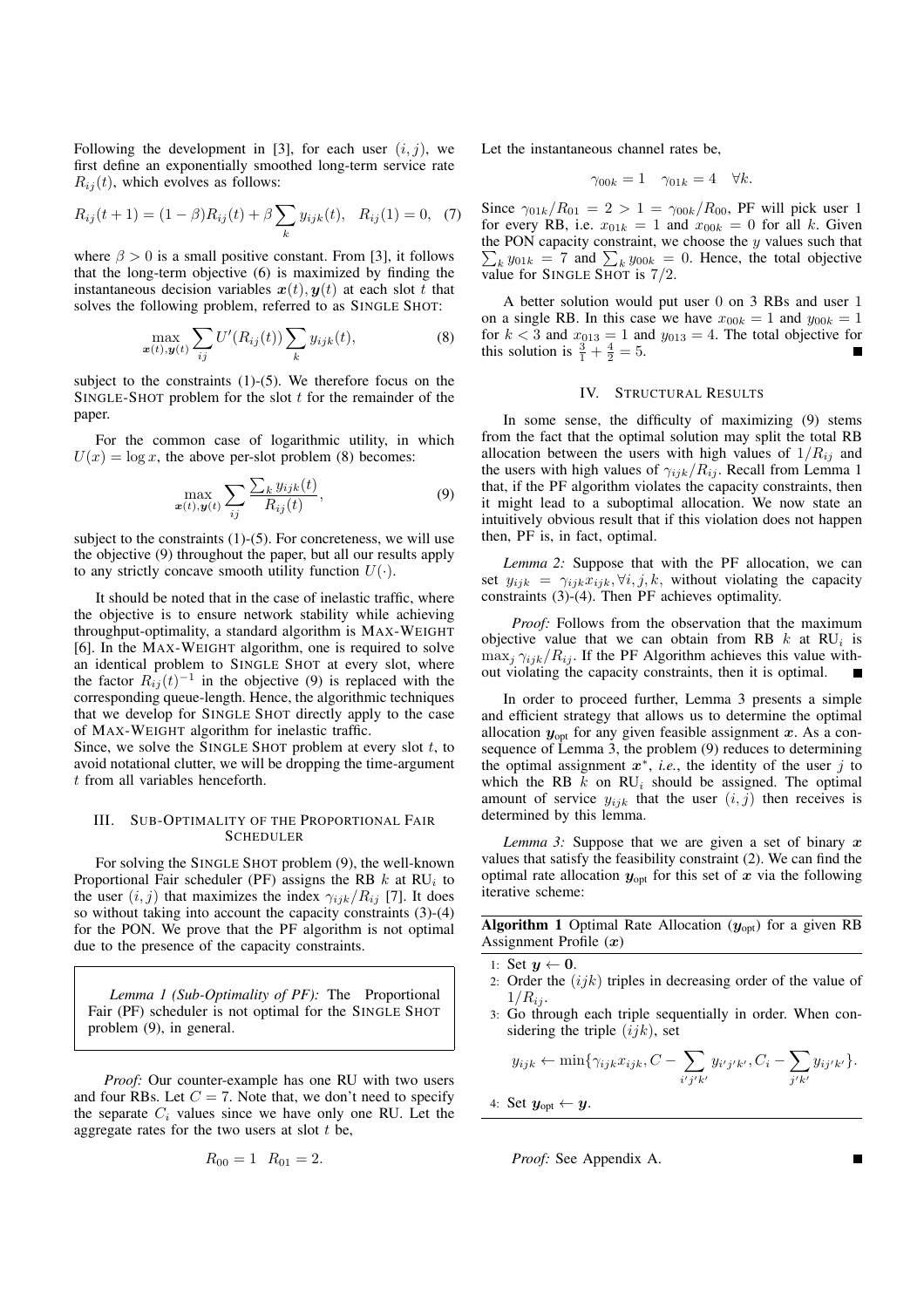# V. ALGORITHMS FOR SINGLE SHOT WITH AN OVERALL PON CAPACITY CONSTRAINT

In this Section, we consider the special case where the separate RU-specific capacity constraints (3) are relaxed (by effectively setting  $C_i = \infty, \forall i$ . Thus the system is capacitylimited by the PON constraint (4) only. As discussed in Section II, this is a practically relevant case when the PON size is much larger than the RU-to-PON access distances.

It is not hard to see that, this special case is algorithmically equivalent to the scenario where there is only one RU, and all UEs are associated with this RU. Thus, to avoid notational clutter, we drop the RU index *i* throughout this Section. We start with the following definition:

*Definition 1:* A feasible rate allocation vector *y* is called DISCRETE if  $y_{jk} = x_{jk}\gamma_{jk}, \forall k$ .

In other words, in a DISCRETE allocation either the RB is allocated the maximum wireless rate given by the wireless interface rate  $(\gamma_{ik})$  or it is not allocated any rate at all.

*Definition 2:* A feasible rate allocation vector *y* is called ALMOST DISCRETE if  $y_{jk} = x_{jk} \gamma_{jk}$  for all RBs, possibly excepting *at most one* RB.

The significance of the above definition is borne out by the following Theorem.

*Theorem 4:* There exists an optimal solution to SIN-GLE SHOT which is ALMOST DISCRETE.

*Proof:* Follows directly from Lemma 3 since it implies that once the  $x$  values are set, we can find the optimal  $y$ values by simply going through each of them in decreasing the order of  $1/R_j$ . Excepting the last one, each one is filled up to an amount  $\gamma_{jk}$  before moving on to the next one.

*Note:* It is also possible to prove Theorem 4 without appealing to Lemma 3. See Appendix B for an alternative proof using combinatorial properties of the associated LP.

In the following, we exploit the result in Theorem 4 to design a polynomial-time approximation algorithm to the SIN-GLE SHOT problem with an overall PON capacity constraint.

## *A. Poly-time 2-Approximation Algorithm* ROUNDING-AD

We now design an LP-based algorithm ROUNDING-AD (AD stands for ALMOST DISCRETE) for approximately solving the SINGLE SHOT problem. By substituting  $y_{jk} \leftarrow \gamma_{jk} x_{jk}$ and relaxing  $x_{jk}$  to take any real number in the interval  $[0, 1]$ , we obtain the following LP relaxation to (9):

$$
\max \sum_{jk} x_{jk} \frac{\gamma_{jk}}{R_j} \tag{10}
$$

subject to,

$$
\sum_{j} x_{jk} \leq 1, \quad \forall k,
$$
\n(11)

$$
\sum_{jk} \gamma_{jk} x_{jk} \leq C, \tag{12}
$$

$$
x \geq 0. \tag{13}
$$

Call the previous relaxed Linear Program RLP. The following Theorem shows that an optimal solution to RLP is "close" to being an all-integral solution.

*Theorem 5:* An optimal solution to RLP allocates every RB to at most one user, excepting, possibly *at most* one RB (which is shared between two users).

*Proof:* By introducing the non-negative auxiliary variables  $\zeta_k, \forall k$  in (11) and  $\xi$  in (12), we obtain the following set of equivalent constraints:

$$
\sum_{j} x_{jk} + \zeta_k = 1, \quad \forall k,
$$
 (14)

$$
\sum_{jk} \gamma_{jk} x_{jk} + \xi = C, \qquad (15)
$$

where  $x, \zeta, \xi \geq 0$ . Next, recall that. for any LP, an optimal solution (also known as a Basic Feasible Solution (BFS)), is always obtained at some vertex of the polytope defined by the constraints [8]. Let the total number of RBs be  $\kappa$ . Since there are a total of  $(\kappa + 1)$  equality constraints taken together in the equality constraints (14)-(15), at most  $(\kappa + 1)$  variables could be strictly positive in any BFS. Also, since the RHS of the constraints in (14) are positive, it follows that there is *at least one* strictly positive variable per equality constraints (14). This implies, by the pigeonhole principle, that, in an optimal solution to RLP, there could be at most one RB  $k_1$ which has been allocated to two users  $j_1, j_2, (j_1 \neq j_2)$  (i.e.,  $x_{j_1k_1}x_{j_2k_1} > 0$ ). Moreover, all other RBs have been allocated to at most one user in the optimal solution.

Note that, if the optimal solution to RLP contains no fractional variable, then it indeed yields an optimal solution to SINGLE SHOT. Finally, we use Theorem (5) to construct a 2-approximation algorithm for SINGLE SHOT.

# ⇤ *LP-based Polynomial-time* 2*-Approximation algorithm:*

The (possible) non-integral optimal solution to RLP may be converted to a feasible 2-approximate optimal solution to SINGLE SHOT. Let the value of the optimal solution to RLP and the original SINGLE SHOT problem be denoted by OPT´ and OPT respectively. It is obvious that any feasible solution to SINGLE SHOT may be used to easily construct a feasible solution to RLP with the same objective value. Hence, we readily have

$$
\mathsf{OPT}' \geq \mathsf{OPT}.\tag{16}
$$

Next, let the contribution to the total objective value OPT<sup> $\prime$ </sup> in Eqn. (10) by the standalone RBs ( $x_{jk} = 1$  for some  $j$ ), and the (possible) one shared RB be  $I, F'$  respectively, where  $OPT' = I + F'$ . The maximum contribution to the objective (9) in the SINGLE SHOT problem that we can obtain from any single RB, considering it separately, is  $F_{\text{max}} = \max_{j,k} \frac{1}{R_j} \min{\{\gamma_{jk}, C\}}$ . Clearly,  $F_{\text{max}} \geq \tilde{F}'$ . Finally, we choose the solution corresponding to the *maximum* of *I* and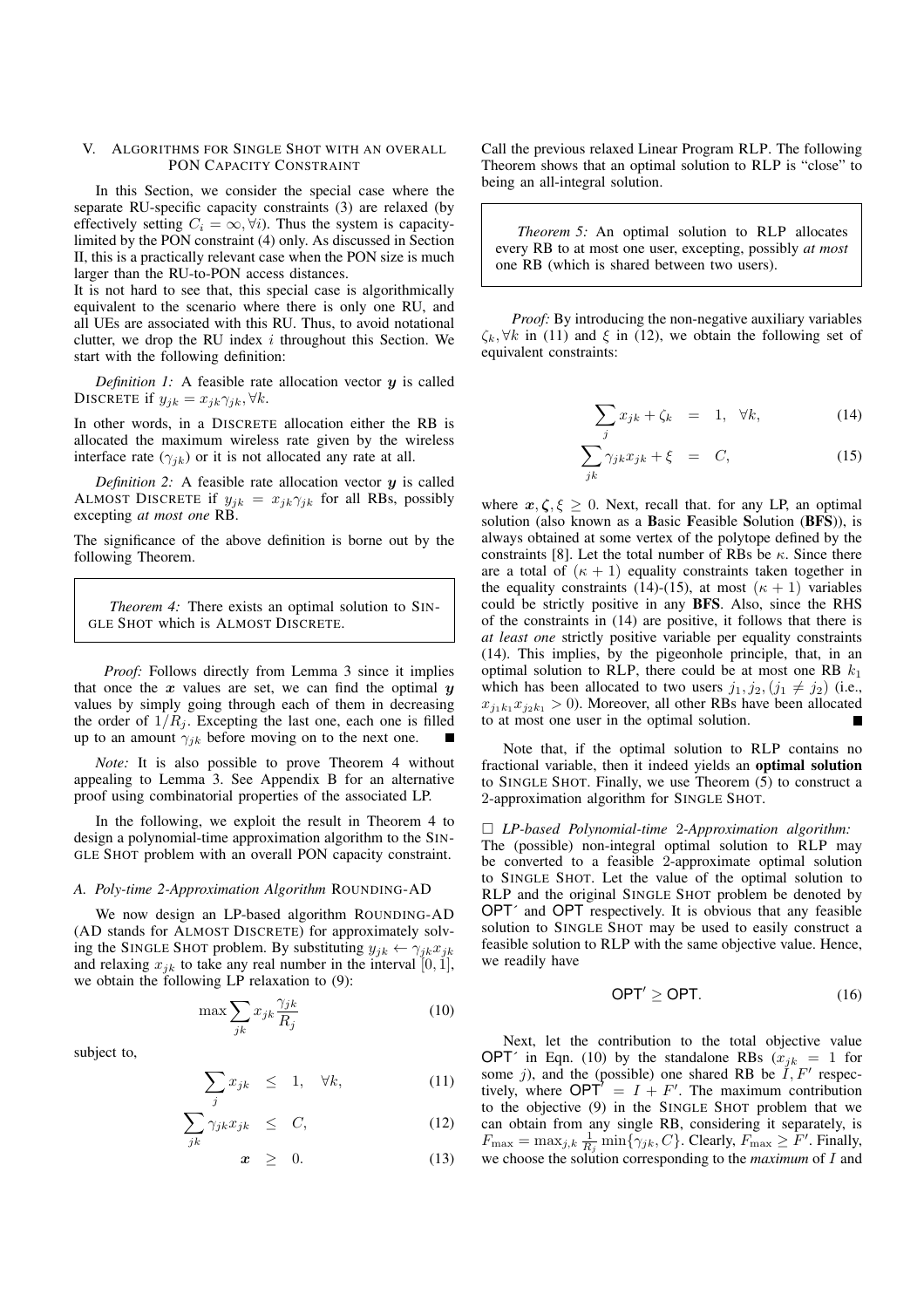*F*<sub>max</sub>. It is clearly a feasible solution to SINGLE SHOT and

$$
\begin{aligned}\n\max\{I, F_{\text{max}}\} &\geq \max\{I, F'\} \\
&\geq \frac{1}{2}(I + F') \\
&= \frac{1}{2}\text{OPT}' \geq \frac{1}{2}\text{OPT}.\n\end{aligned}
$$
\n(17)

Eqn. (17) shows that the above LP-based scheme is a 2 approximate poly-time algorithm to the SINGLE SHOT problem with an overall PON capacity constraint. We summarize the above algorithm in Algorithm 2 below:

Algorithm 2 LP-based 2-Approximation Algorithm for SIN-GLE SHOT

1: Find the maximum possible objective value (9) obtainable by using a *single* RB, i.e.,

$$
F_{\text{max}} = \max_{j,k} \frac{1}{R_j} \min\{\gamma_{jk}, C\}.
$$
 (18)

- 2: Solve the Linear Program RLP (10). Let *I* be the objective value obtained by the standalone RBs (*i.e.,* for which  $x_{jk} = 1$  for some *j*) in its optimal solution.
- 3: Choose the solution corresponding to the maximum of *I* and  $F_{\text{max}}$ .

Although the algorithm ROUNDING AD has been shown to be a 2-approximation algorithm, our numerical simulations in Section VIII reveal that ROUNDING AD is likely to perform near-optimally in practice. In the following, we design a Dynamic Programming-based *Optimal* algorithm to SINGLE SHOT. However, unlike the previous LP-based 2-approximation algorithm, the Dynamic Program runs in pseudo-polynomial-time, and hence, it is less efficient than ROUNDING AD.

## *B. A DP-based Pseudo-Polynomial-time Optimal Algorithm*

Without any loss of generality, we may assume that the capacity *C* and the wireless interface rates  $\{\gamma_{ik}\}\$ are integers. Then, Theorem (4) readily implies that the optimal allocated rates  $y_{jk}$ 's are also integers for all  $j, k$ . Hence, without any loss of optimality, we may consider the following discrete range  $\mathcal{R}_{jk}$  for the decision variable  $y_{jk}$ :

$$
\mathcal{R}_{jk} = \{0, 1, 2, \dots, \gamma_{jk}\}, \quad \forall j, k. \tag{19}
$$

Let  $\kappa$  denote the total number of RBs. Arrange the RBs in some order  $(RB_1, RB_1, \ldots, RB_\kappa)$ , and consider them adding to the solution one-by-one in this sequence. Let  $V(M, k)$  denote the maximum objective value (9) obtained by using only the first *k* RBs with a PON of total capacity *M*. Then, as explained below, we have the following Dynamic Programming recursion for  $V(M,k)$ :

$$
V(M,k) = \max_{j} \max_{y_{jk} \in \mathcal{R}_{jk}, y_{jk} \le M} \left( \frac{1}{R_j} y_{jk} + V(M - y_{jk}, k - 1) \right), (20)
$$

with  $V(M, 0) = 0, \forall M$ .

*Optimality:* The above recursion (20) may be obtained as follows. Consider the  $k<sup>th</sup>$  RB and suppose that it is assigned to the  $j^{\text{th}}$  user and allocated a rate of  $y_{jk}$ . Hence,  $RB_k$  contributes

a value of  $\frac{y_{jk}}{R_j}$  towards the objective (9). With this assignment, we are left with the first  $k - 1$  RBs with a usable PON capacity of value  $M - y_{jk}$ , which, by the definition of  $V(\cdot, \cdot)$ , contributes a total value of  $V(M - y_{jk}, k - 1)$  to the objective (9) in an optimal allocation. Hence,  $V(M, k)$  is found by optimizing the total objective  $\left(\frac{1}{R_j}y_{jk}+V(M-y'_{jk},k-1)\right)$  over the choice of user assignment  $\hat{j}$  and feasible rate allocation  $y_{jk} \in \mathcal{R}_{jk}$  for the *k*<sup>th</sup> RB. Moreover, since the total PON capacity is  $M$ , the variable  $y_{jk}$  can only assume those values the feasible set  $\mathcal{R}_{jk}$  which are at most *M*. This proves optimality of the DP recursion (20). We summarize the DP algorithm below in Algorithm 3.

Algorithm 3 Optimal Dynamic Program for SINGLE SHOT  
\n1: Set 
$$
V(M,0) \leftarrow 0
$$
,  $\forall M = 0, 1, 2..., C$ .  
\n2:   
\n3: **for**  $k = 1, 2, ..., \kappa$  **do**  
\n4: **for**  $M = 0, 1, ..., C$  **do**  
\n5:  
\n
$$
V(M, k) = \max_{\substack{j \ jk \in \mathcal{R}_{jk}, y_{jk} \leq M}} \left(\frac{1}{R_j} y_{jk} + V(M - y_{jk}, k - 1)\right).
$$
  
\n6: **end for**  
\n7: **end for**  
\n8: Return  $V(C, \kappa)$ .

# VI. APPROXIMATION ALGORITHM FOR THE GENERAL Single Shot PROBLEM

In this Section, we present an approximation algorithm for the general SINGLE SHOT problem, in which both the overall PON capacity constraint (4), as well as the individual RUspecific capacity constraints (3) are active. Our proposed algorithm is a greedy 2-approximation algorithm called MATROID which is based on the theory of optimizing a sub-modular function over a partition matroid [9].

#### *Algorithm* MATROID

 $\sum_j x_{ijk} \leq 1, \forall i, k$ , define a corresponding set *S* of RU-User-<br>RB triples as follows: For a feasible binary assignment vector  $x = (x_{ijk})$  with

$$
S = \{(i, j, k), \text{ if } x_{ijk} = 1\}.
$$

Define the ground set  $E = \{(i, j, k), \forall i, j, k\}$ , and let *I* be the collection of all corresponding sets *S* for all feasible binary assignment vectors  $x$ . We make the following claim:

*Lemma 6:* The system  $(E, \mathcal{I})$  is a **partition matroid.** 

Moreover, for a given RB-to-User assignment  $S \in \mathcal{I}$ , we can efficiently compute the optimal rate assignments *yijk* values by using Algorithm 1. Let  $f(S)$  be the associated objective for the assignment *S*. We have the following lemma:

*Lemma 7:* The set function  $f(\cdot)$  is submodular.

*Proof:* See Appendix D.

The greedy algorithm works by initializing *S* to a null set and then repeatedly choosing a feasible augmentation  $\overline{S}$  of *S*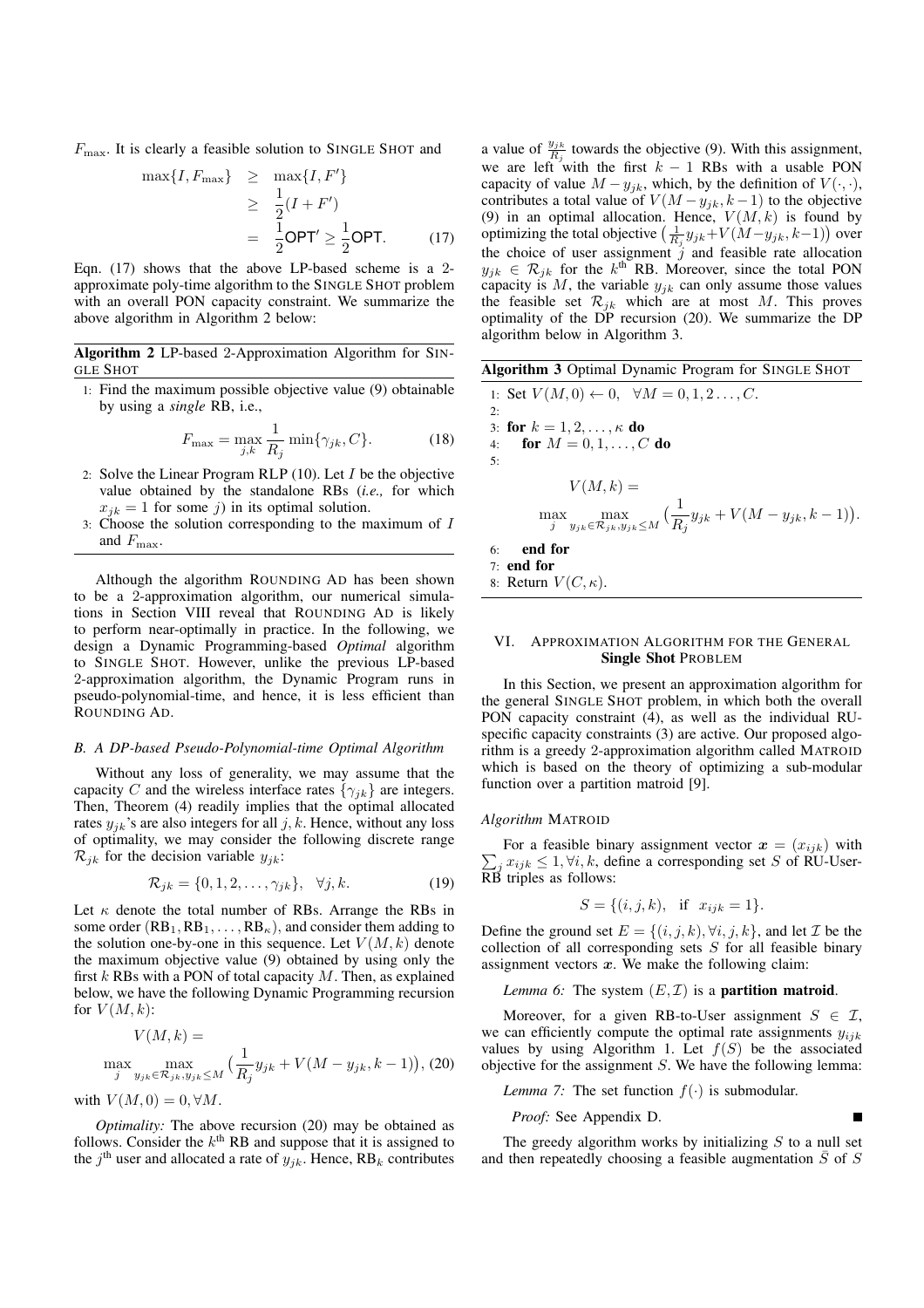that maintains the feasibility constraint  $\sum_j x_{ijk} \leq 1$  and which maximizes the increase in  $f(S)$ . The algorithm is summarized in Algorithm 4.

Algorithm 4 Greedy Algorithm for SINGLE SHOT

1:  $S \leftarrow \phi$ 2: while 1 do 3: Find a feasible augmentation  $\overline{S} \in \mathcal{I}$  of *S* that maximizes  $f(\overline{S})$  subject to the constraint  $|\overline{S} \setminus S| = 1$ . 4: if  $f(S) = f(S)$  then 5: break 6: else 7:  $S \leftarrow \overline{S}$ <br>8: **end if** end if 9: end while

*Lemma 8:* Algorithm 4 is a 2-approximation algorithm for SINGLE SHOT.

*Proof:* This is a direct result of the Fisher-Nemhauser-Wolsey [9] algorithm for maximizing a submodular function over a matroid.

*Discussion:* Although Algorithm 4 also applies to the case when there is an overall PON capacity constraint (Section V), the LP-based Algorithm 2 ROUNDING AD runs much faster than the Matroid-based Greedy Algorithm 4. This is because, each candidate augmentation in the step 3 of Algorithm 4 requires an invocation of Algorithm 1 for the evaluation of  $f(S)$ , which is costly.

## VII. HEURISTIC ALGORITHMS

In this Section, we present two natural heuristics that provide a baseline for numerical comparison with our proposed optimal and approximation algorithms in the following Section.

*•* MAX-YIELD: This is the simplest adaptation of the traditional PF algorithm so that it respects the capacity constraints. The algorithm works by going through the RUs and RBs in decreasing order of the index  $\max_j \gamma_{ijk}/R_{ij}$ sequentially and always picking the user *j* that maximizes the index  $\gamma_{ijk}/R_{ij}$ . At each step, the used and remaining capacity on the PON is tracked, and the algorithm stops when the available capacity is exhausted.

*•* MAX-VALUE: This algorithm works by going through the RUs and RBs in decreasing order of the index  $\max_i \gamma_{ijk}/R_i$ sequentially and always picking the user that maximizes  $1/R_{ij}$ . At each step, the used and remaining capacity on the PON are tracked, and the algorithm stops when the available capacity is exhausted. Note that MAX-YIELD tries to optimize the objective with respect to the wireless resources, and algorithm MAX-VALUE seeks to maximize the objective with respect to the PON capacity constraints.

## VIII. SIMULATION RESULTS

*Set-up:* We numerically simulate the performance of the proposed scheduling algorithms over a service area of 1 sq. km serving 1000 wireless users via 100 RUs with overall one PON capacity constraint. We experiment with two different types of mid-hauls - one with a PON transport capacity of  $C = 1$  Gbps and another with a PON capacity of  $C = 1000$  Gbps. In the former case, the PON capacity is highly constraining, whereas in the latter case the PON capacity is hardly constraining. The users and the RUs are assumed to be distributed over the service area according to a two-dimensional Poisson Point Process. The wireless channel has a bandwidth of 20 MHz, and all RUs have omnidirectional antennas with transmit power of 24 dBm. The path-loss coefficient is  $\alpha_{LOS} = 2.09$  for a line-of-sight transmit/receiver pair and  $\alpha_{\text{NLOS}} = 3.75$  for a non-line-ofsight pair. The probability for a transmit/receiver pair to be line-of-sight is  $p_{LOS} = 0.12$ , if their separation is less than 200m and is zero otherwise. Each wireless channel has a been simulated with a random fading process using Jakes' model [10] with a maximum doppler shift of 10 Hz. The wireless fading, in turn, determines the air-interface rate-vector  $\gamma(t)$ .



Fig. 2: SINGLE SHOT objective  $(C = 1000 \text{ Gbps})$ 



Fig. 3: SINGLE SHOT objective  $(C = 1 \text{ Gbps})$ 

*Results and Discussion:* In Figures 2 and 3, we show the SINGLE SHOT objective achieved by MAX-YIELD, MAX-VALUE, the Dynamic Programming algorithm DP, and the LP-based 2-approximation algorithm ROUNDING-AD. We plot these values over 100 time slots (after a warm-up period). To fairly compare the efficacy of the above algorithms one a slotby-slot basis. In our simulations, we assume that all algorithms use the same set of  $R_{ij}(t)$  values (that are commonly driven by the MAX-YIELD algorithm).

For the case  $C = 1000$  Gbps, the PON capacity is not constraining and hence, the MAX-YIELD algorithm is optimal.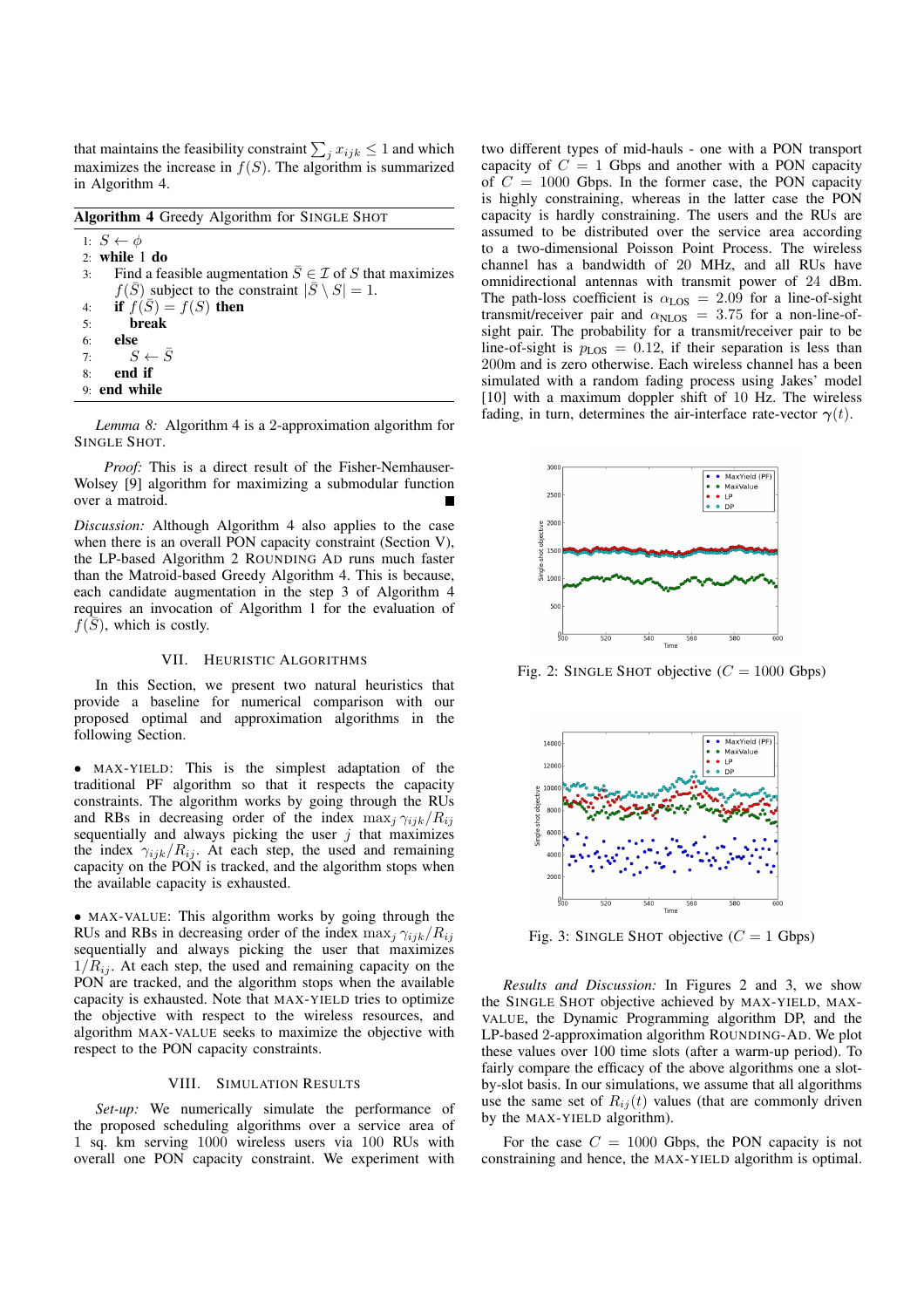

Fig. 4: Long-term user rate distribution  $(C = 1000 \text{ Gbps})$ 



Fig. 5: Long-term user rate distribution  $(C = 1 \text{ Gbps})$ 

In this case, we observe from Figure 2 that the DP and LPbased approaches are essentially optimal as well. (The points for LP coincide with (and therefore hide) the points for MAX-YIELD.) On the other hand, Figure 3 shows that for the case of *C* = 1 Gbps, a pure Proportional Fair approach would violate the PON capacity constraint, and hence, MAX-YIELD is not optimal. Moreover, MAX-VALUE is also not optimal either since it would not necessarily fill up the PON capacity. We see that both the DP and LP-based algorithms perform better than the heuristics. The fact that DP and LP-based algorithms work well in both cases illustrates the benefits of scheduling with an awareness of both the channel conditions and the PON capacity.

In Figures 4 and 5 we observe the overall user rate distribution when we run Proportional Fair (MAX-YIELD), MAX-VALUE and the LP-based 2-approximation algorithm ROUNDING AD. If  $C = 1000$  Gbps, then ROUNDING AD has a similar rate distribution to the optimal Proportional Fair algorithm. If  $C = 1$  Gbps, then ROUNDING AD outperforms Proportional Fair (MAX-YIELD) and MAX-VALUE algorithms for all except the users with the highest channel rates. This, in turn, means that ROUNDING AD leads to a higher value of the logarithmic utility function, which rewards fairness.

# IX. DISCUSSION AND RELATED WORK

In this paper, we have analyzed a scheduling problem that arises in the context of virtualized RAN architecture with a fixed capacity PON mid-haul. The importance of this type of scheduling problem is on the rise given the shift towards more flexible split-processing architecture for 5G wireless networks. We view our work as a natural extension of the large body literature on scheduling over time-varying channels [11], [12], [13], [14], [15], [16], [17], [18], [6]. This body of research introduced and influenced the popular Proportional Fair (PF) algorithm [19], [20], which is implemented in almost all of today's cellular network. Our algorithms lead to a different and more efficient scheduling than the usual PF algorithm when the PON mid-haul capacity is the bottleneck.

# **REFERENCES**

- [1] T. Pfeiffer, "Next generation mobile fronthaul and midhaul architectures," *Journal of Optical Communications and Networking*, vol. 7, no. 11, pp. B38–B45, 2015.
- U. Dötsch, M. Doll, H. Mayer, F. Schaich, J. Segel, and P. Sehier, "Quantitative analysis of split base station processing and determination of advantageous architectures for LTE," *Bell Labs Technical Journal*, vol. 18, no. 1, pp. 105–128, 2013.
- [3] A. L. Stolyar, "On the asymptotic optimality of the gradient scheduling algorithm for multiuser throughput allocation," *Operations research*, vol. 53, no. 1, pp. 12–25, 2005.
- [4] L. Liu, J. C. Zhang, Y. Yi, H. Li, and J. Zhang, "Combating interference: Mu-mimo comp and hetnet," *J. Commun.*, vol. 7, no. 9, pp. 646–655, 2012.
- [5] R. Ramaswami, K. Sivarajan, and G. Sasaki, *Optical networks: a practical perspective*. Morgan Kaufmann, 2009.
- [6] L. Tassiulas and A. Ephremides, "Stability properties of constrained queueing systems and scheduling policies for maximum throughput in multihop radio networks," *IEEE transactions on automatic control*, vol. 37, no. 12, pp. 1936–1948, 1992.
- [7] H. Kim and Y. Han, "A proportional fair scheduling for multicarrier transmission systems," *IEEE Communications Letters*, vol. 9, no. 3, pp. 210–212, March 2005.
- [8] C. H. Papadimitriou and K. Steiglitz, *Combinatorial optimization: algorithms and complexity*. Courier Corporation, 1998.
- [9] M. L. Fisher, G. L. Nemhauser, and L. A. Wolsey, "An analysis of approximations for maximizing submodular set functions—ii," in *Polyhedral combinatorics*. Springer, 1978, pp. 73–87.
- [10] J. WC Jr, "Microwave mobile communications," 1974.
- R. Agrawal and V. Subramanian, "Optimality of certain channel aware scheduling policies," in *Proceedings of the Annual Allerton Conference on Communication Control and Computing*, vol. 40, no. 3. The University; 1998, 2002, pp. 1533–1542.
- [12] M. Andrews, L. Qian, and A. Stolyar, "Optimal utility based multi-user throughput allocation subject to throughput constraints," in *INFOCOM 2005. 24th Annual Joint Conference of the IEEE Computer and Communications Societies. Proceedings IEEE*, vol. 4. IEEE, 2005, pp. 2415–2424.
- [13] S. Borst and P. Whiting, "Dynamic rate control algorithms for hdr throughput optimization," in *INFOCOM 2001. Twentieth Annual Joint Conference of the IEEE Computer and Communications Societies. Proceedings. IEEE*, vol. 2. IEEE, 2001, pp. 976–985.
- [14] S. Borst, "User-level performance of channel-aware scheduling algorithms in wireless data networks," in *INFOCOM 2003. Twenty-Second Annual Joint Conference of the IEEE Computer and Communications. IEEE Societies*, vol. 1. IEEE, 2003, pp. 321–331.
- [15] X. Liu, E. K. P. Chong, and N. B. Shroff, "Opportunistic transmission scheduling with resource-sharing constraints in wireless networks," *IEEE Journal on Selected Areas in Communications*, vol. 19, no. 10, pp. 2053–2064, 2001.
- [16] X. Liu, E. K. Chong, and N. B. Shroff, "A framework for opportunistic scheduling in wireless networks," *Computer networks*, vol. 41, no. 4, pp. 451–474, 2003.
- [17] S. Shakkottai and A. L. Stolyar, "Scheduling algorithms for a mixture of real-time and non-real-time data in hdr," in *Teletraffic Science and Engineering*. Elsevier, 2001, vol. 4, pp. 793–804.